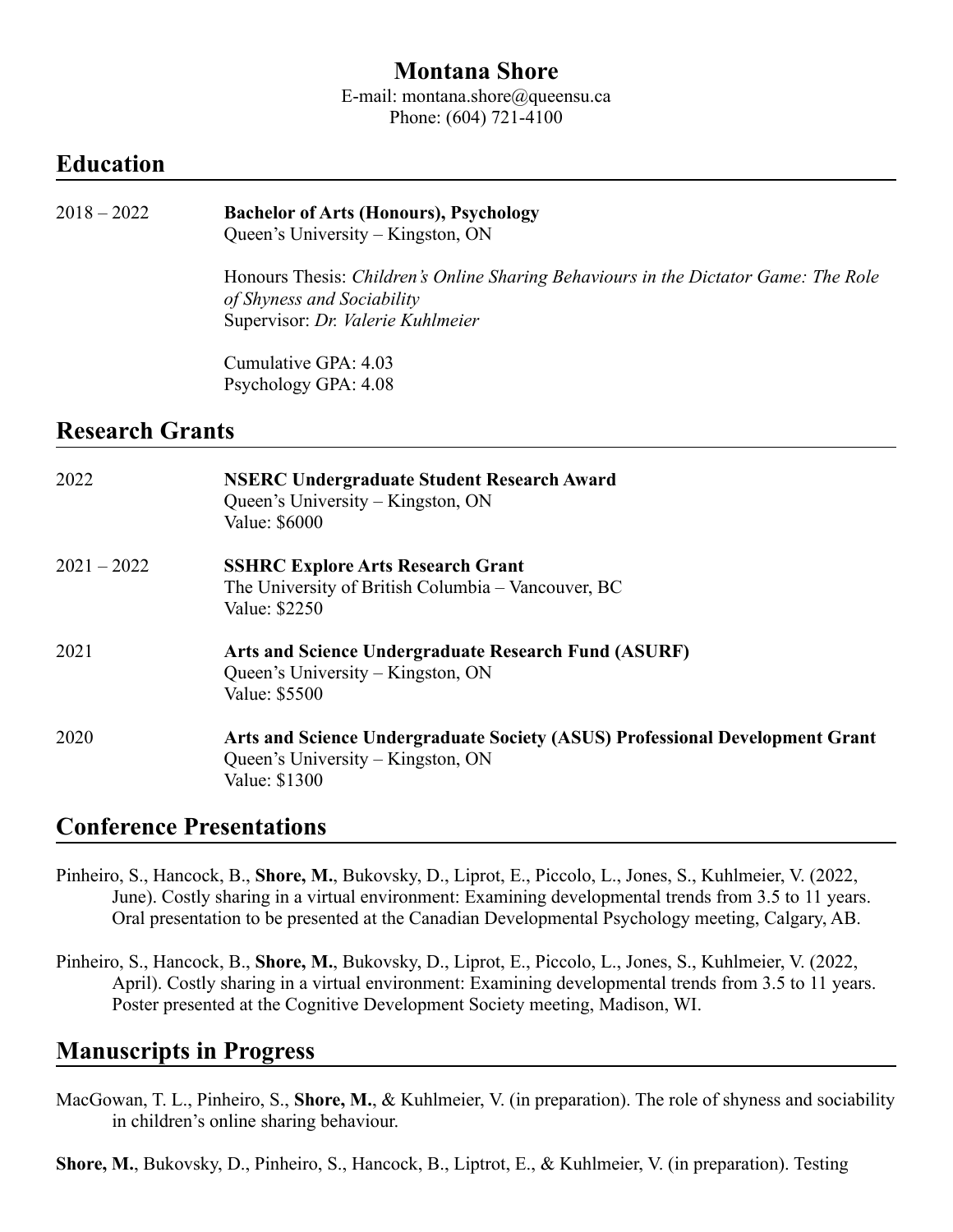# **Academic Awards & Scholarships**

| 2019, 2021                 | <b>Dean's Honour List</b><br>Queen's University – Kingston, ON<br>Recognition to students who have achieved an academic year GPA of 3.50 or<br>above within their degree program group.                                                                                                                                                                                                                                                                                                                                                                                                |
|----------------------------|----------------------------------------------------------------------------------------------------------------------------------------------------------------------------------------------------------------------------------------------------------------------------------------------------------------------------------------------------------------------------------------------------------------------------------------------------------------------------------------------------------------------------------------------------------------------------------------|
| 2020                       | <b>Dean's Award of Excellence</b><br>Queen's University – Kingston, ON<br>Value: \$300<br>Awarded on the basis of academic excellence to students entering second, third, or<br>$\bullet$<br>fourth year in the Faculty of Arts and Science by the Awards Committee of the<br>Faculty of Arts and Science                                                                                                                                                                                                                                                                              |
| 2020                       | <b>Dean's Honour List with Distinction</b><br>Queen's University – Kingston, ON<br>Recognition to students who have achieved an academic year GPA placing them<br>in the top 3% of all students within their degree program group.                                                                                                                                                                                                                                                                                                                                                     |
| 2018                       | <b>Queen's University Excellence Scholarship</b><br>Queen's University – Kingston, ON<br>Value: \$2000<br>Awarded on the basis of academic excellence to students entering the first year of<br>$\bullet$<br>a direct-entry undergraduate degree program at Queen's University.                                                                                                                                                                                                                                                                                                        |
| <b>Research Experience</b> |                                                                                                                                                                                                                                                                                                                                                                                                                                                                                                                                                                                        |
| $2019$ – Present           | Social Cognition Laboratory, Queen's University - Kingston, ON<br>Principal Investigator: Dr. Valerie Kuhlmeier<br>Part-Time Laboratory Coordinator/Undergraduate Research Fellow<br>$22 -$<br>Involved in training incoming research assistants to administer and code<br>$\bullet$<br>for an online study investigating young children's sharing behaviour<br>through an asynchronous platform<br>Responsible to recruit families over e-mail and through community<br>outreach efforts (i.e., social media)<br>Preparing manuscript for online survey study conducted the summer of |

manuscript for online survey study conducted the summer o 2021

#### '21 **Honours Thesis Student**

- **●** Conducted literature review examining the role that children's shyness and sociability play in children's sharing behaviour
- Presented research proposal in verbal and oral formats describing my thesis' methodology and hypotheses
- Responsible to code and analyze 125 participant sessions involving conducted over Zoom and Qualtrics during the summer of 2021

#### '21 **Directed Laboratory Student/Undergraduate Research Assistant**

• Responsible to conduct online studies examining preschoolers'  $(3 - 6)$ years) sharing behaviours over Zoom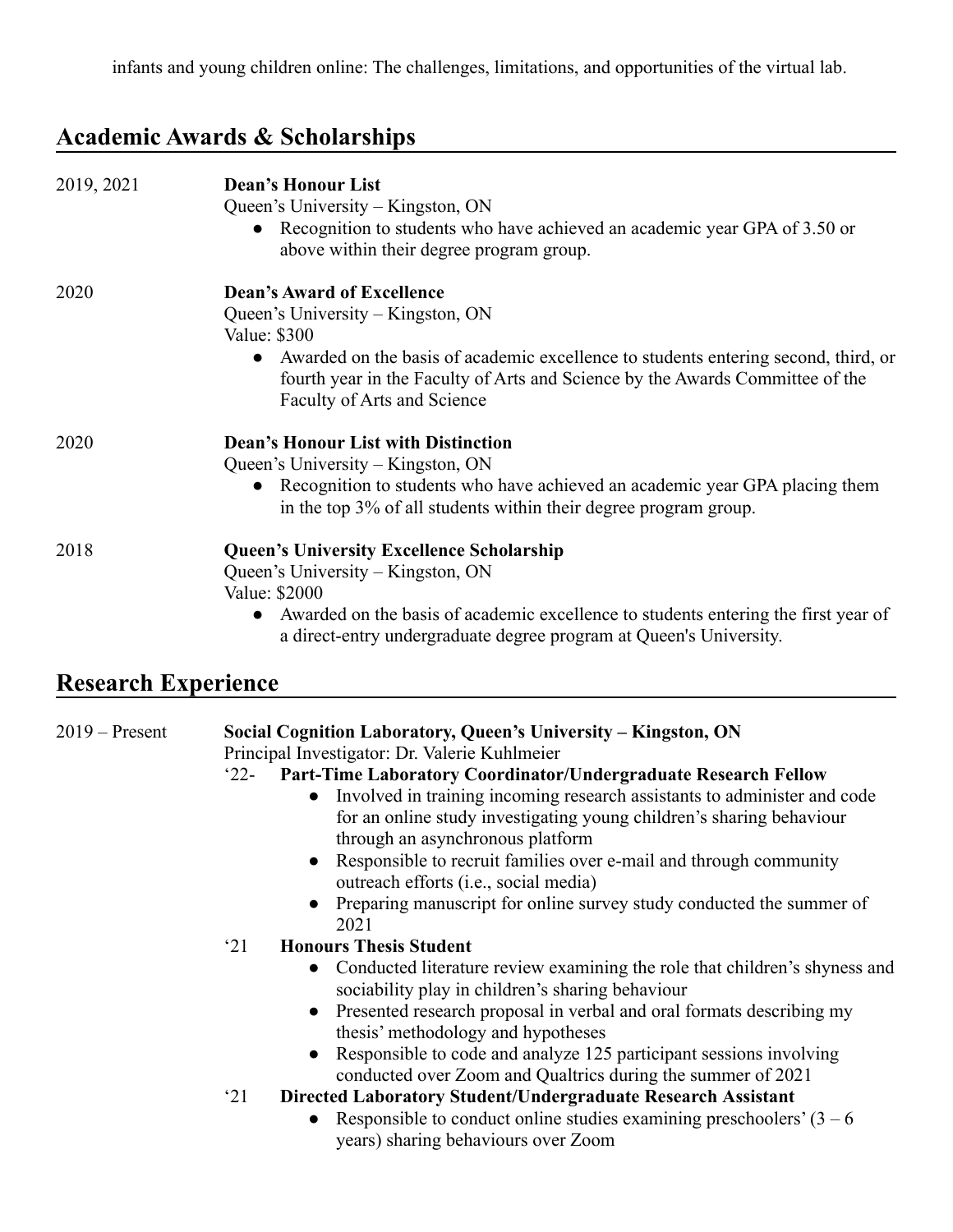- Involved with management of data collection, study scripts, and stimuli creation
- Involved with recruiting families of participants to participate in studies over the phone, e-mail, and through social media
- Collaborated with undergraduate student and supervisor in the creation of a Qualtrics survey designed to assess developmental researchers' experiences conducting online research since the start of the COVID-19 pandemic

#### '20 **Introductory Directed Laboratory Student**

- Assisted as a confederate in an experiment investigating how the use of directions and questions affect  $3 - 4.5$  year old children's behaviours in a cooperation task
- Contributed to the creation of the testing script and trained in the cooperation task procedure
- Responsible for presenting journal articles to lab members

#### '19- **Undergraduate Voluntary Research Assistant**

- Responsible for recruiting families to participate on the phone and using email
- Transcribed speech data from recorded studies and coded transcriptions for further analysis for child comforting behaviour study
- Responsible to read assigned research papers before lab meetings and contribute to discussion

#### 2019 – 2022 **The Centre for Infant Cognition, University of British Columbia – Vancouver, BC** Principal Investigator: Dr. Kiley Hamlin

#### '21- **Undergraduate Research Assistant**

- Primarily responsible to manage and manually code data for Lookit and Zoom studies examining how group membership affects infants' evaluations of goal-oriented behaviour
- Involved in a large-scale collaborative project with other laboratories to assess the reliability and usability of the software Baby FaceReader
- Preregistered online infant study examining the role that emotional expression plays in how infants' evaluate a helper/hinderer event
- Responsible to conduct, code, and enter data from online infant habituation and familiarization studies using software Zoom
- Aided in the development of Zoom coding procedures for lab's online Zoom studies helping train new research assistants

### '19 **Undergraduate Voluntary Research Assistant**

- Assisted lab manager and students in conducting puppet-show, interactive, and screen studies with infants and their caregivers
- Trained to recruit participants through phone calls and e-mail
- Experienced with collecting and entering data from conducted in-person studies

#### 2021 – 2022 **The Early Experiences Laboratory, Queen's University – Kingston, ON** Principal Investigator: Dr. Mark Sabbagh

### **Directed Laboratory Student**

- Involved in learning and using the video analysis technique 'Optical Flow' on MATLAB that characterizes children's fidgety behaviour
- Assisting Dr. Sabbagh to identify difficulties with the technique, and create research questions addressing threats to its validity and functionality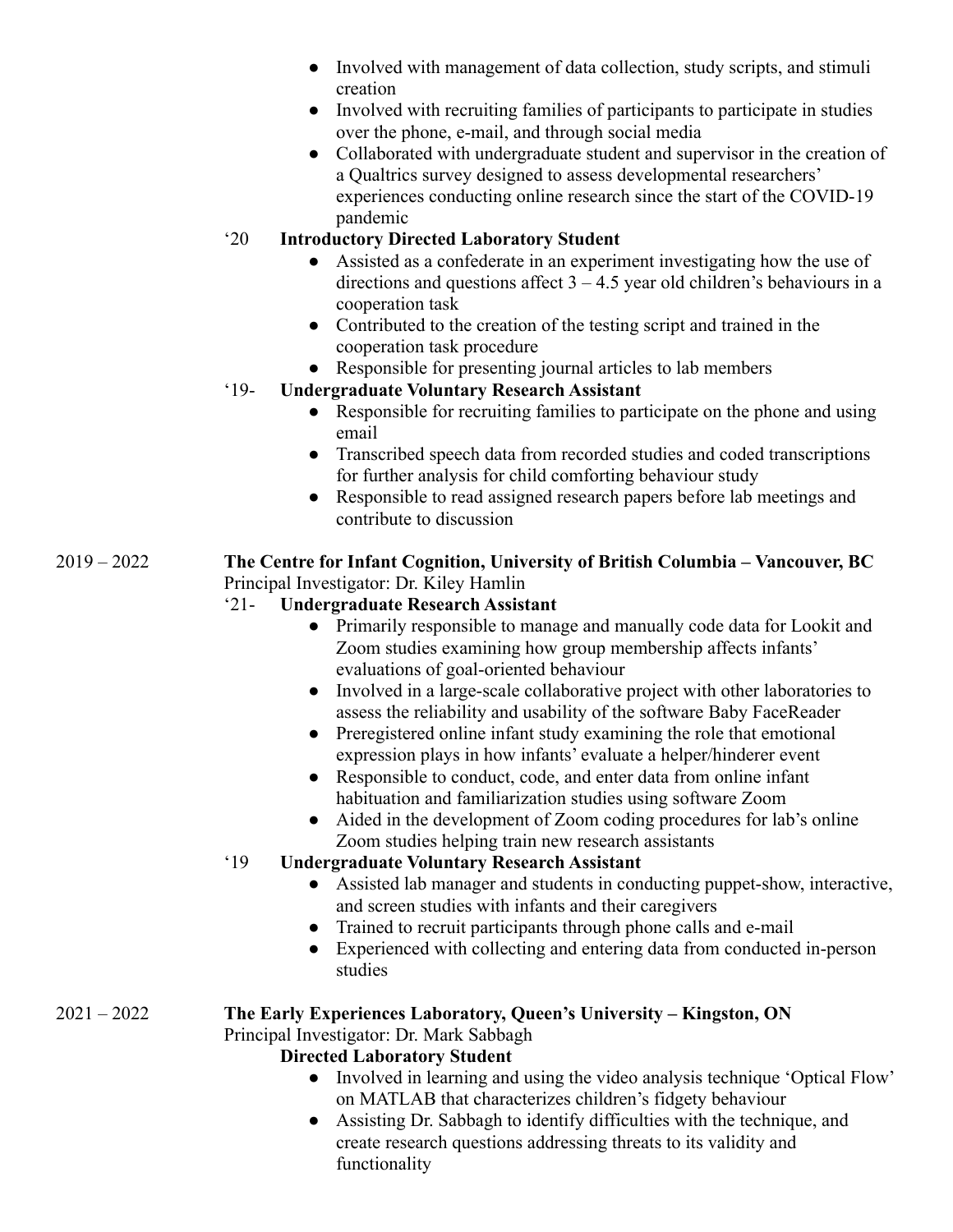● Responsible to present research questions and findings in weekly laboratory meetings

## **Professional Experience**

| $2021 - 2022$                                                       | <b>Equity, Diversity, and Inclusion Support Committee Volunteer</b><br>Queen's University – Kingston, ON<br>• Responsible for working on EDI initiatives, providing feedback, and assisting the<br>EDI committee with the implementation of tasks to work towards continued<br>positive change within the psychology department<br>Assisting faculty members with research on strategies to work with Indigenous<br>communities when performing academic research |
|---------------------------------------------------------------------|-------------------------------------------------------------------------------------------------------------------------------------------------------------------------------------------------------------------------------------------------------------------------------------------------------------------------------------------------------------------------------------------------------------------------------------------------------------------|
| 2018                                                                | <b>Camp Counsellor</b><br>Camp Gan Israel - Vancouver, BC<br>• Planned and executed activities for children aging $2 - 4$ years<br>Oversaw field trips for campers 3 times per week<br>Built strong relationships and communication skills with the campers and<br>supervisors                                                                                                                                                                                    |
| $2016 - 2018$                                                       | <b>Dance Instructor</b><br>Westside Dance Centre - Vancouver, BC<br>Trained and taught young students through private lessons<br>Learned the responsibility to instill confidence into students in order to capitalize<br>on their artistic abilities<br>Responsible to prepare students for seasonal competitions and organize private<br>lessons<br>Substituted for dance instructors' classes                                                                  |
| 2017                                                                | <b>Camp Counsellor</b><br>Camp Miriam - Vancouver, BC<br>Involved myself with youth, as well as committing myself to making campers'<br>$\bullet$<br>experience memorable<br>Responsible to instil a message by educating campers through discussions<br>involving social justice topics<br>Responsible for managing time when planning activities                                                                                                                |
| <b>Relevant Coursework</b>                                          |                                                                                                                                                                                                                                                                                                                                                                                                                                                                   |
| <b>Introduction to Statistics</b><br>Research Methods in Psychology | Social and Emotional Development<br><b>Atypical Development</b>                                                                                                                                                                                                                                                                                                                                                                                                   |

Advanced Statistical Inference<br>Advanced Research Methods<br>Theory of Mind Advanced Research Methods<br>
Introduction to Comparative Cognition<br>
Social Psychology Introduction to Comparative Cognition Social Psychology<br>Developmental Psychology<br>Introduction to Sociology Developmental Psychology<br>Cognitive Psychology

Introduction to Linguistics

# **Statistical and Methodological Skills**

● Proficient with SPSS and Microsoft Office (Word, Excel, PowerPoint, Outlook)